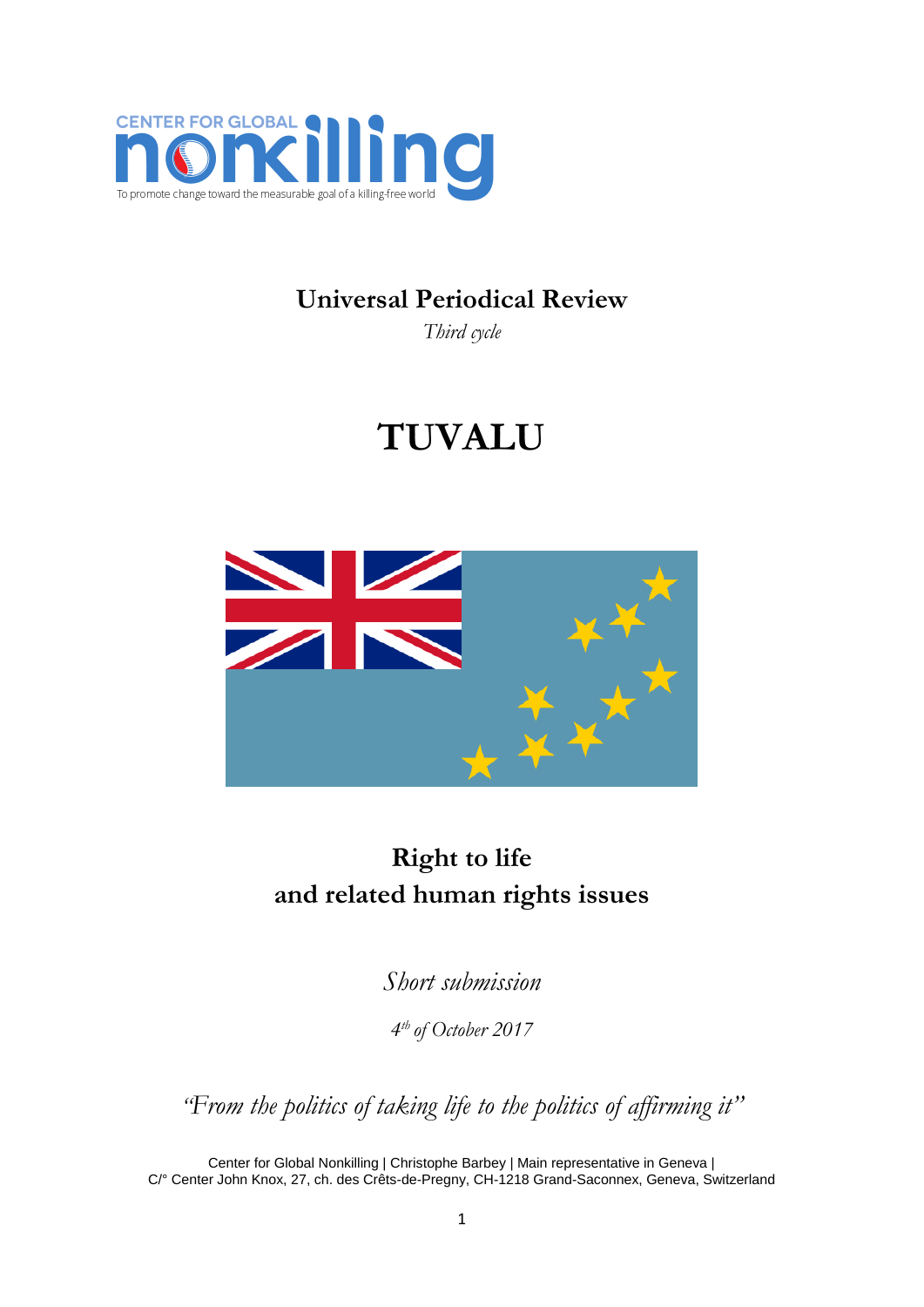#### **Introduction**

The Center for Global Nonkilling has a unique mission that is both inspirational for individuals and transformative for societies: *"To promote change toward the measurable goal of a killing-free world by means open to infinite human creativity in reverence for life".* The Center for Global Nonkilling (CGNK) was founded by Glenn Paige (1929-2017), political science Professor and author of the book "Nonkilling Political Science", widely translated. The Center is a worldwide congregation of scholars working to create societies that do not kill. It has ECOSOC special consultative status since 2014.

The present submission is a short version insisting on some of the most salient aspects of the respect of the right to life in Tuvalu<sup>1</sup>. Some of the bearings it contains could however be applicable worldwide.

#### The right to life

All human rights are of equal importance, indivisible, interlinked and mutually reinforcing. They are universal human and legal values.

Compared to other human rights, the right to life has three specific features:

a. If dignity can be said to be the paramount human right because present when each and all human rights are fulfilled, so is the right to life present for all human rights to be fulfilled. Yet the right to life also precedes all other human rights: if life is taken all other human rights are cancelled<sup>2</sup>. Conversely, granting and giving solid ground to the right to life and to the quality of life is the base needed for the peaceful progress, for the proactive fulfillment and for the completion of all human rights.

b. There are no possible limitations or restrictions to the right to life: one is either alive or not. Issues pertaining to the beginning and the end of life such as reproductive rights, abortion, suicide and euthanasia, as well as prenatal and genetic engineering should be dealt with in a preventive, human and humane sustainable manner, for each and all, in full dignity.

c. The right to life is also the duty not to kill. Therefore the right to life is a fully reciprocal right granted to all and in need of being granted by all to all.

#### Other human rights

All human rights are needed to fulfil a happy life. However, some of them are of more direct importance for the full realisation of the right to life, or to avoid its breaches. CGNK attaches a special importance to the *human right to peace* as human rights can only progress and be coordinated, be reciprocally fulfilled in a peaceful environment<sup>3</sup>. Furthermore, peace and peaceful methods provide means to solve conflicts without aggravating them and, as may be, to the advantage of all concerned in a (re)constructive way. Conflicts solved peacefully alleviate feelings with respect, redress damages when possible, give ground to lessons learned and to design policies for future prevention. Peaceful methods of conflict management also address conflict between apparently conflicting human rights (i.e, freedom of expression and freedom of religion). The right to *accurate standards of living*, including the rights to food, water and sanitation, clothing and housing, health, work and social security deserve full attention, at least in our comprehensive submissions. The *right to health* is essential for the fulfilment of the right to longevity, as well as to achieve societies in which *human rights are equally shared*. The *human right to a healthy natural environment*, thus sustaining humanity and life on Earth, deserves accurate attention as well.

Center for Global Nonkilling | Christophe Barbey | Main representative in Geneva | C/° Center John Knox, 27, ch. des Crêts-de-Pregny, CH-1218 Grand-Saconnex, Geneva, Switzerland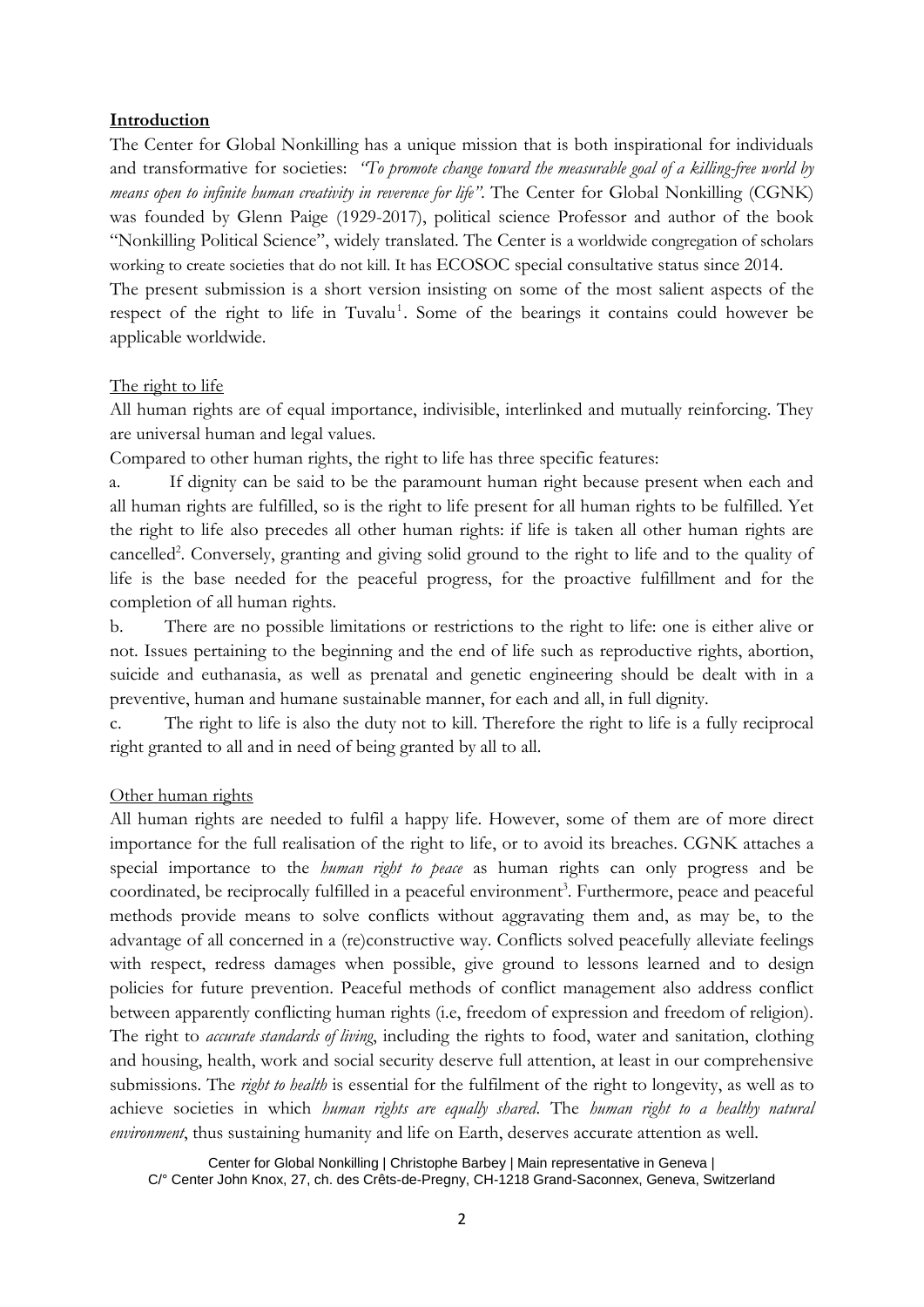Tuvalu is a both a gifted country and a country standing with strong challenges. It is a very peaceful nation, beautifully located, but under the threat of climate change and the rise of sea levels. It has limited resources, including to bear great distances to and from other places in the world.

However, as a full member of the community of Nations, it should as any country, be an example for the legal, structural and factual respect of the human person, for the fulfillment of dignity for each and every individual, for to full accomplishment and availability of human rights, in a nonkilling world.

#### **A. Background and framework**

#### 1. Scope of international obligations

a. International human rights constitution

The following legal obligations – the *Convention on the prevention and punishment of the crime of genocide,* the *Covenant on civil and political rights* and its optional protocol on the *abolition of the death penalty* and the *Convention on enforced disappearances* are, within the human rights basic treaties, the ones mostly concerned with the right to life. They are the minimum international standards needed for any country to show full legal respect for the right to life. National constitutions should similarly reflect this legal stand in favor of life.

1° Every person needs life and needs to be part of a social group to live and to be part of a society and to be related with its government, ideally all thriving for the good of all. Therefore all individuals, as well as all social and political groups should be protected against genocide.

The absence of ratification by Tuvalu of the convention on the prevention and punishment of the crime of genocide is unbearable.

A recommendation made by Estonia (84.11) in the second cycle was sadly noted. However, ratifying the convention would entail little efforts, but to adapt the criminal code.

**I. Therefore, we will commend Tuvalu for reviewing its position on this recommendation and we strongly recommend to the authorities of Tuvalu to ratify the Convention on the prevention and punishment of the crime of genocide, as soon as possible.** 

2° We congratulate Tuvalu for the absence of the death penalty.

**II. However, we strongly urge the authorities of Tuvalu to swiftly ratify the Covenant on Civil and Political Rights and henceforth its protocol on the abolition of the death penalty.**

3° Ratification of the Convention on Enforced Disappearances (CED) is also needed for Tuvalu to complete the ratification of the basic treaties regarding the right to life, thus giving a more comprehensive and legal protection to the right to life.

#### **III. We encourage the Authorities of Tuvalu to ratify the Convention on enforced disappearances.**

b. Regional human rights mechanisms

4° There is no human rights regional body – ideally a judicial one – in the Pacific region.

**IV. Therefore, we recommend to the State of Tuvalu, as well as to all States in the Pacific Region, to set up as soon as may be a regional human rights legal mechanism.**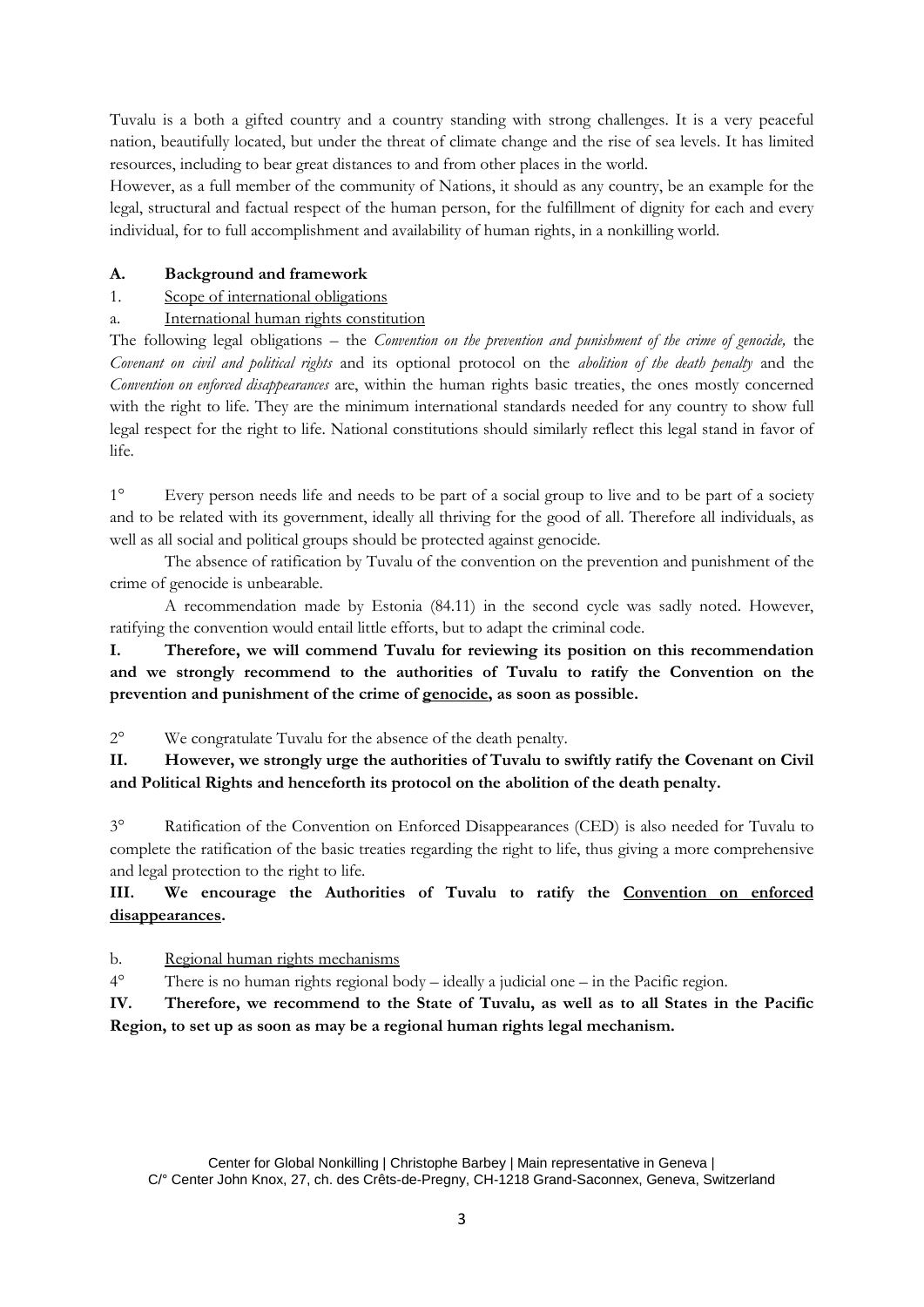#### **B. Implementation of international human rights obligations**

*Right to life*

5° The constitution of Tuvalu, at large, beautifully bears on the right to life:

In the preamble: "The right of the people of Tuvalu, both present and future, to a full, free and happy life, and to moral, spiritual, personal and material welfare, is affirmed (…)"

Similarly, in a specific human rights provision, the constitution states (article 16): "Subject to the provisions of this Part, (…) no-one shall be killed intentionally". We note with appreciation that this nonkilling provision applies to individuals and institutions alike.

However, the exceptions to the absolute right to life provided for in articles 16.2 and in articles 30 to 32 of the Constitution of Tuvalu are considerably too wide and at least for some of them in contradiction with humanitarian law. No killing committed by an official, in any circumstance and in our opinion including in case of war, should ever be legal *prima facie* simply because it is committed by an official. So forth, killings or use of force by officials should never go without a legal – automatic and independent – control over it. Moreover, in the shift towards States and societies that no longer sanction killing and who grant full and entire respect for the right to life, creating viable alternatives and policies for life enhancement, early violence prevention strategies and establishing increasing limitations to the use of lethality and, from nonviolent means to nonlethal weaponry in extreme scenarios, nonkilling shall become a shared goal for humanity, the full accomplishment, by authorities for the respect of the right to life and an expression of the dignity and exemplarity of States and public institutions, a living example for individuals to respect as well, the right to life.

**V. We therefore strongly recommend to the Authorities and to the population of Tuvalu to amend as soon as may be their Constitution, to give full reverence to life as provided for in its preamble and human rights sections, and to suppress all exceptions to the right to life.** 

**Doing so, the authorities of Tuvalu will also progress with the goal set by SDG 16, target 1: "[To] significantly reduce all forms of violence and related death rates everywhere".**

**VI. We also encourage the Government of Tuvalu to establish an automatic judiciary procedure to verify the legality, circumstances and sufficient prevention means provided for beforehand, in any situation where force was used or may be used, by officials in the course of their duties.** 

6° To enhance the *right of participation* in the decision-making process, as granted in article 25 of the Covenant on civil and political rights (yet to be ratified by Tuvalu) and to give greater meaning and practice to the excellent part of the preamble of the Constitution of Tuvalu (quote): "In government, and in social affairs generally, the guiding principles of Tuvalu are: - agreement, courtesy and the search for consensus, in accordance with traditional Tuvaluan procedures, rather than alien ideas of confrontation and divisiveness; (…)",

**VII. We encourage the Authorities of Tuvalu to explore new ways to practice democracy and to reinforce participation of truthfully informed citizens, including for constitutional reforms and, or by giving official recognition to local consensus practices.**

7° Giving due consideration to the limited resources of Tuvalu,

**VIII. We nevertheless encourage Tuvalu to participate more in international affairs, including through Internet means, to make recommendations to other States in the UPR (as much as they receive) and, as may be, to update the ratification processes of peace related treaties.**

Center for Global Nonkilling | Christophe Barbey | Main representative in Geneva | C/° Center John Knox, 27, ch. des Crêts-de-Pregny, CH-1218 Grand-Saconnex, Geneva, Switzerland